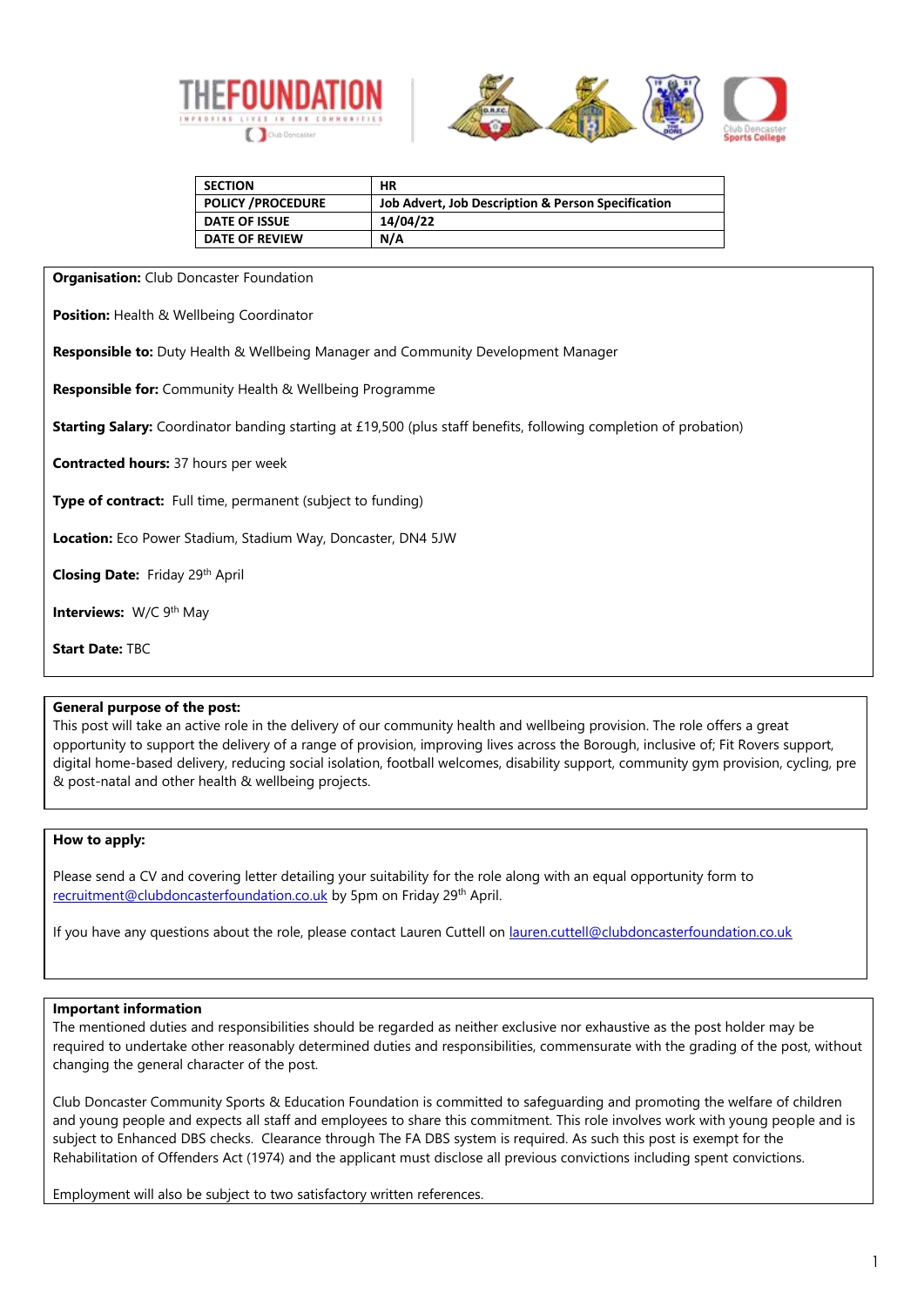



| Department:                   | Community                                                                                          |  |
|-------------------------------|----------------------------------------------------------------------------------------------------|--|
| <b>Job Title:</b>             | Health & Wellbeing Coordinator                                                                     |  |
| Salary:                       | Coordinator band (starts at £19,500)                                                               |  |
| <b>Contract type:</b>         | Full time, permanent                                                                               |  |
| Hours:                        | 37 hours per week                                                                                  |  |
|                               | The candidate will be required to have a flexible approach to working hours, including evening and |  |
|                               | weekend delivery, as necessary                                                                     |  |
| <b>Responsible to:</b>        | Duty Health & Wellbeing Manager and Community Development Manager                                  |  |
| Location:                     | Eco Power Stadium, Stadium Way, DN4 5JW                                                            |  |
| <b>Regular working hours:</b> | Community Office hours are Monday to Sunday 6:30am - 9.30pm. With this post there will be          |  |
|                               | weekend and evening work as part of the health and wellbeing programmes 3 week Shift rota.         |  |

## **Purpose of the post:**

This post will take an active role in the delivery of our community health and wellbeing provision. The role offers a great opportunity to support the delivery of a range of provision, improving lives across the Borough, inclusive of; Fit Rovers support, digital home-based delivery, reducing social isolation, football welcomes, disability support, community gym provision, cycling, pre & post-natal and other health & wellbeing projects.

## **Key Duties and Responsibilities:**

- To support the planning and delivery of the health and wellbeing programmes.
- To contribute to the welfare and safeguarding of participants.
- To work with participants to develop behaviour/positive lifestyle changes.
- To provide support to people who may not be engaging with positive activities (such as Fit Rovers), or community gym.
- To support the health & wellbeing team in the development of the growth of the department, inclusive of initiatives, future opportunities and project evaluation.
- To liaise with participants, partners, parents/guardians to support the delivery of the programme.
- To support the quality assurance processes in place to ensure we have the highest possible delivery.
- To build relationships with key local partners to embed pathways across Doncaster.
- Support all administrative and monitoring processes relating to the assigned projects by ensuring all data is recorded accurately on the relevant data management system.
- Carry out administration relevant to the role including registers, reports and retention and achievement data.
- Deal with enquiries and general day-to-day liaison with customers, colleagues and partners.
- Carry out general office duties including data recording, filing, photocopying, sending and receiving emails
- Ensure all policies and procedures are adhered to.
- Active participation in continuing professional development.
- Promote the brand identity and increase Club Doncaster fan base through community delivery.
- Support the whole of Club Doncaster group to promote the events and the business as a whole, including additional support at Club Doncaster events.
- Act at all times with utmost good faith to the Club(s) and the Company.
- Devote full attention and ability to fulfilment of the duties required by the role.
- To work closely with, maintain good relationships, and collaborative working practices
- To work with colleagues throughout Club Doncaster to extend knowledge and skills in order to identify and develop best practice.
- To undertake such other duties, training and/or hours of work as may be reasonably required and which are consistent with the general level of responsibility of this job.
- To maintain the quality of service provision, regularly evaluating work and seeking to make improvements
- Present a professional image when dealing with both internal and external contacts and partners, acting in a professional manner at all times.
- To cover as and when required at other departments within the Club Doncaster Group
- To undertake such other duties, training and/or hours of work as may be reasonably required, and which are consistent with the general level of responsibility of this job.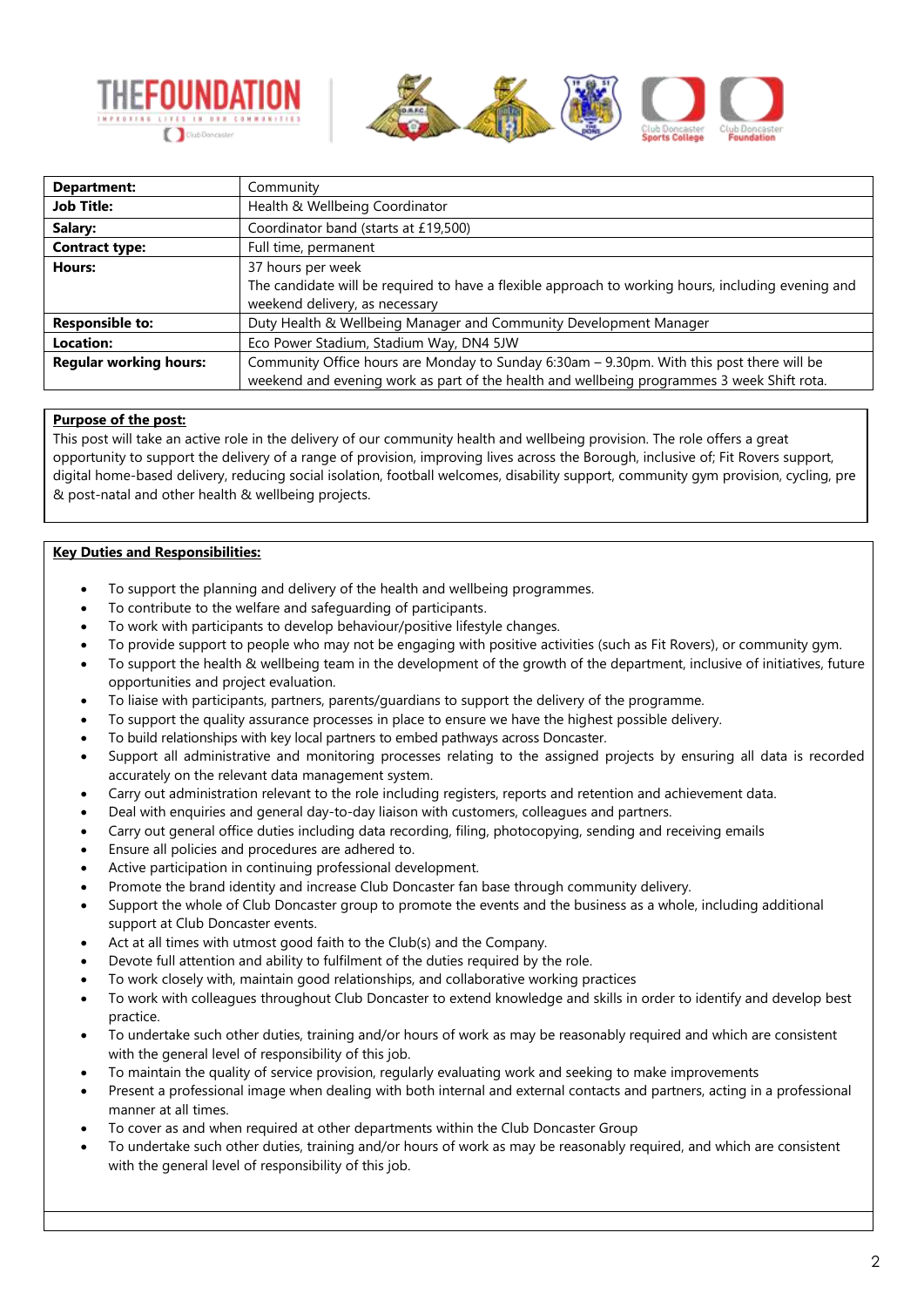## **Club Doncaster Foundation Staff competencies:**

## **Our Values**

- We are professional in all we do
- We manage our business with respect and integrity
- Pride, passion and performance
- Open, honest brave
- Consistent innovation in all we do
- Energy, enthusiasm, humility
- Win-win relationships

## **Putting our clients first**

- Demonstrates a thorough understanding of the services across Club Doncaster and how these relate to and are affected by the needs and objectives of the organisation
- Knows who the clients are, understands our clients' needs and works hard to ensure that these are met
- Develops positive relationships with clients, handling dissatisfied or awkward clients effectively
- View the resolution of clients' problems as an opportunity to retain and secure future business
- Ensures all clients are dealt with in a proficient and friendly manner, with respect and integrity at all times

## **Getting things done**

- Performs all assigned tasks and procedures efficiently and in a timely manner
- Takes personal responsibility for own actions and decisions and displays a sense of energy and commitment to achieve results that stimulate others to succeed
- Works hard to reach or exceed personal targets and section goals and can take responsibility for several different tasks at a time
- Accepts responsibility for problems that occur and retains ownership until they are resolved, either personally or by someone else
- Manages own time and resource effectively, with appropriate planning and prioritising in advance to improve efficiency
- Uses initiative to act without constantly referring to others and perseveres with repetitive and mundane tasks

# **Flexibility**

- Accepts doing things differently to improve efficiency and reacts positively to changing objectives, priorities and workloads
- Willingly takes on extra responsibility and, where necessary, will work additional or irregular hours to meet the needs of the organisation
- Put forward suggestions and ideas about new and better ways of doing things
- Learns rapidly, adjusting to new situations as they occur
- Demonstrates a commitment to deliver a high-quality service at all times

# **Communication skills**

- Communicates effectively and confidently in individual and group situations, contributing and asking questions where appropriate
- Listen to and respects other people's views and opinions
- Any written work required by the role is clear, accurate and to the point
- Presents facts and ideas in a concise and persuasive manner
- Ensures all written correspondence is fluent and structured, using appropriate style and language
- Uses the correct communication technique to suit the situation

# **Managing Self /Relationships**

- Develops open and effective relationships with all colleagues
- Awareness of impact of own behaviour on others and is able to modify approach or style to achieve results
- Can discuss differences openly and without recrimination
- Share information and keeps all relevant parties informed
- Works to improve self by being pro-active in job function and in assessing training and development needs
- Keep difficulties in perspective and maintain performance and effectiveness in the face of conflicts, tight deadlines, excess workloads and unreasonable client/customer
- Aware of the goals and targets of Club Doncaster ensuring actions contribute towards achieving them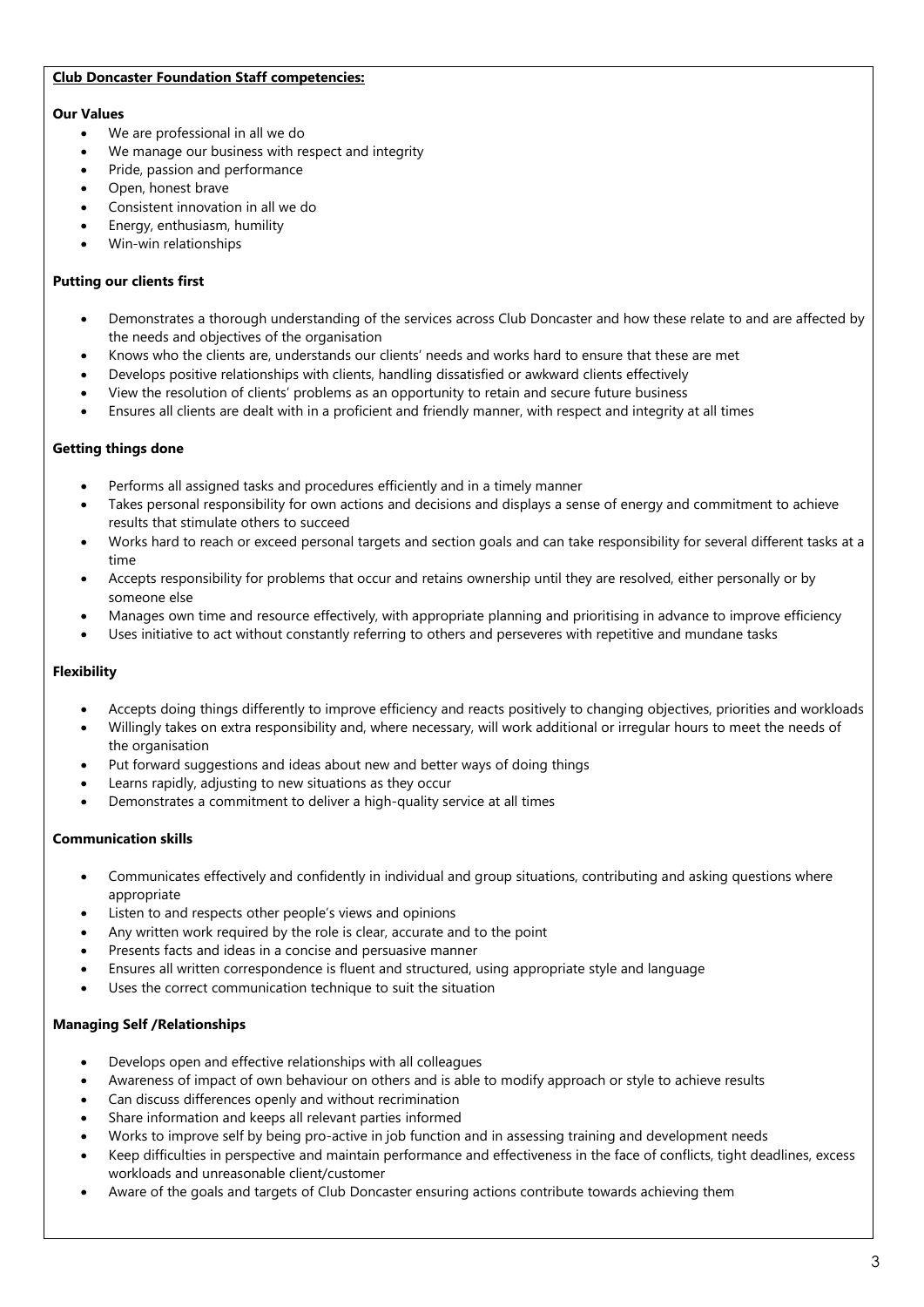## **Important information**

The above-mentioned duties and responsibilities should be regarded as neither exclusive nor exhaustive as the post holder may be required to undertake other reasonably determined duties and responsibilities, commensurate with the grading of the post, without changing the general character of the post.

Applicants must hold a full driving licence with access to a suitable vehicle and have in date MOT, Road tax and relevant insurance if they are intending to do business mileage for Club Doncaster. It is the employee's responsibility to ensure up to date documentation is provided to Club Doncaster.

Club Doncaster is committed to safeguarding and promoting the welfare of children and young people and expects all staff and employees to share this commitment. This role involves work with young people and is may be subject to Enhanced Criminal Records Bureau (CRB) checks. Clearance through The FA CRB system is required. As such this post is exempt for the Rehabilitation of Offenders Act (1974) and the applicant must disclose all previous convictions including spent convictions.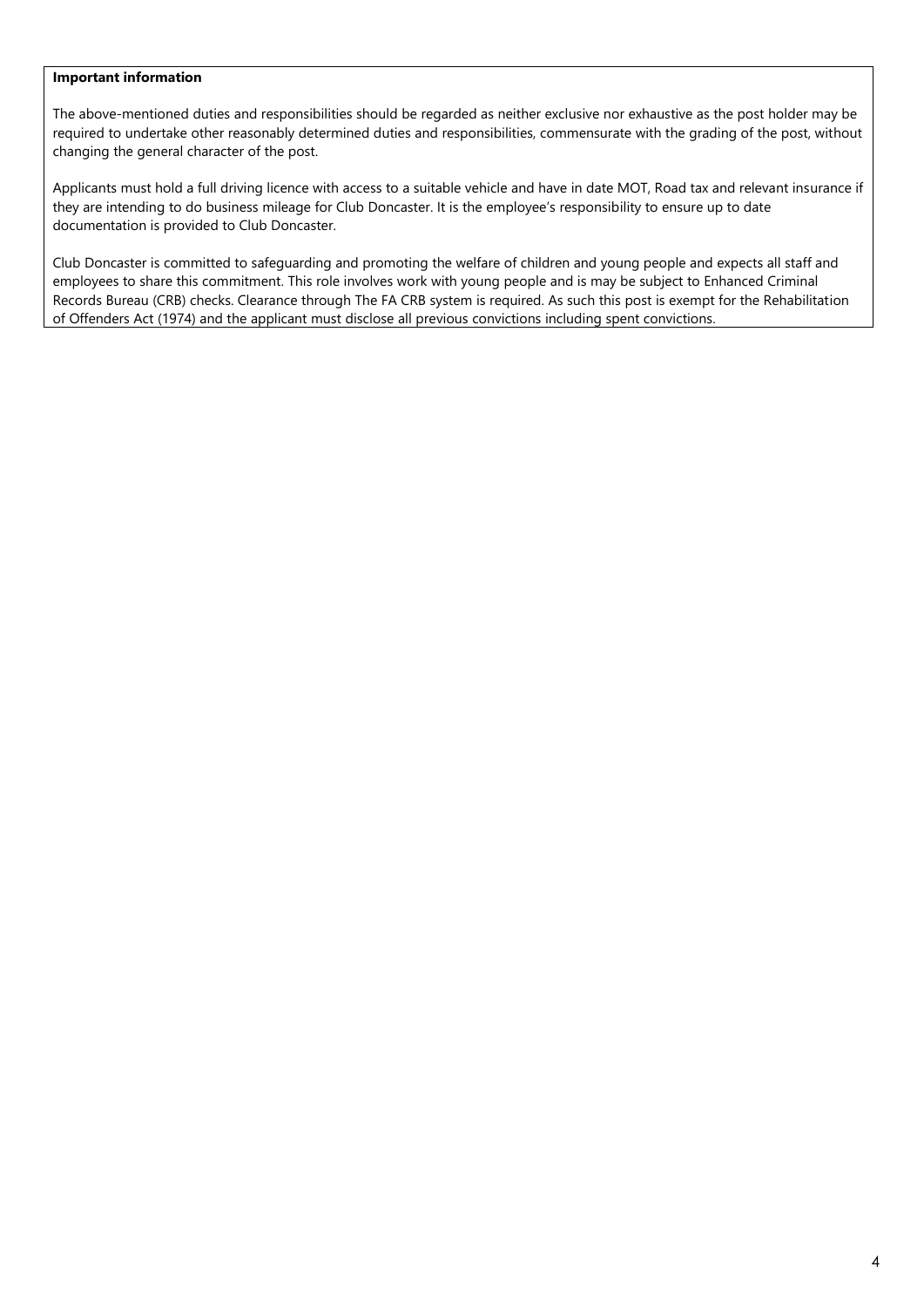|                                                                                                                     | <b>Essential</b> | <b>Desirable</b> | <b>Method of</b><br><b>Assessment</b><br>(List Code<br>Below) |
|---------------------------------------------------------------------------------------------------------------------|------------------|------------------|---------------------------------------------------------------|
| <b>Experience</b>                                                                                                   |                  |                  |                                                               |
| Experience of delivering activities in a health environment (for instance,<br>fitness classes).                     | X                |                  | AF/I                                                          |
| Experience working in schools or health settings and delivering schemes of<br>work                                  |                  | X                | AF/I                                                          |
| Minimum of 1 years' experience of working with or supporting people of all<br>abilities and experiences.            | X                |                  | AF/I                                                          |
| Experience of publicity/promotion of initiatives and events.                                                        |                  | X                | AF/I                                                          |
|                                                                                                                     |                  |                  |                                                               |
| <b>Qualifications and training</b>                                                                                  |                  |                  |                                                               |
| Evidence of formal education detailing a good level of general education.                                           | X                |                  | AF/I                                                          |
| Relevant health work qualification and or training                                                                  | X                |                  | AF/I                                                          |
| British Cycle Leader training (or equivalent)                                                                       |                  | X                | AF/I                                                          |
| Hold a current and accredited Level 2 sports coaching qualification (or<br>equivalent)                              |                  | X                | AF/I                                                          |
| Hold a current and accredited Level 2 Gym Instructor qualification (or<br>equivalent)                               |                  | X                | AF/I                                                          |
| Level 3 pre & post-natal                                                                                            |                  | X                | AF/I                                                          |
| Up to date Safeguarding qualification                                                                               |                  | X                | AF/I                                                          |
| Up to date First Aid qualification                                                                                  |                  | X                | AF/I                                                          |
| Special skills and knowledge                                                                                        |                  |                  |                                                               |
| A strong understanding of health programmes and the issues faced by<br>people deemed inactive                       | Χ                |                  | AF/I                                                          |
| An understanding of and a commitment to equal opportunities issues both<br>in the workplace and the wider community | X                |                  | AF/I                                                          |
| Proficient in use of Microsoft Office systems e.g. Office, Excel, Access and<br>PowerPoint or equivalent system     | X                |                  | AF/I                                                          |
| Knowledge of existing health and participation networks within Doncaster                                            |                  | $\times$         | AF/I                                                          |
|                                                                                                                     |                  |                  |                                                               |